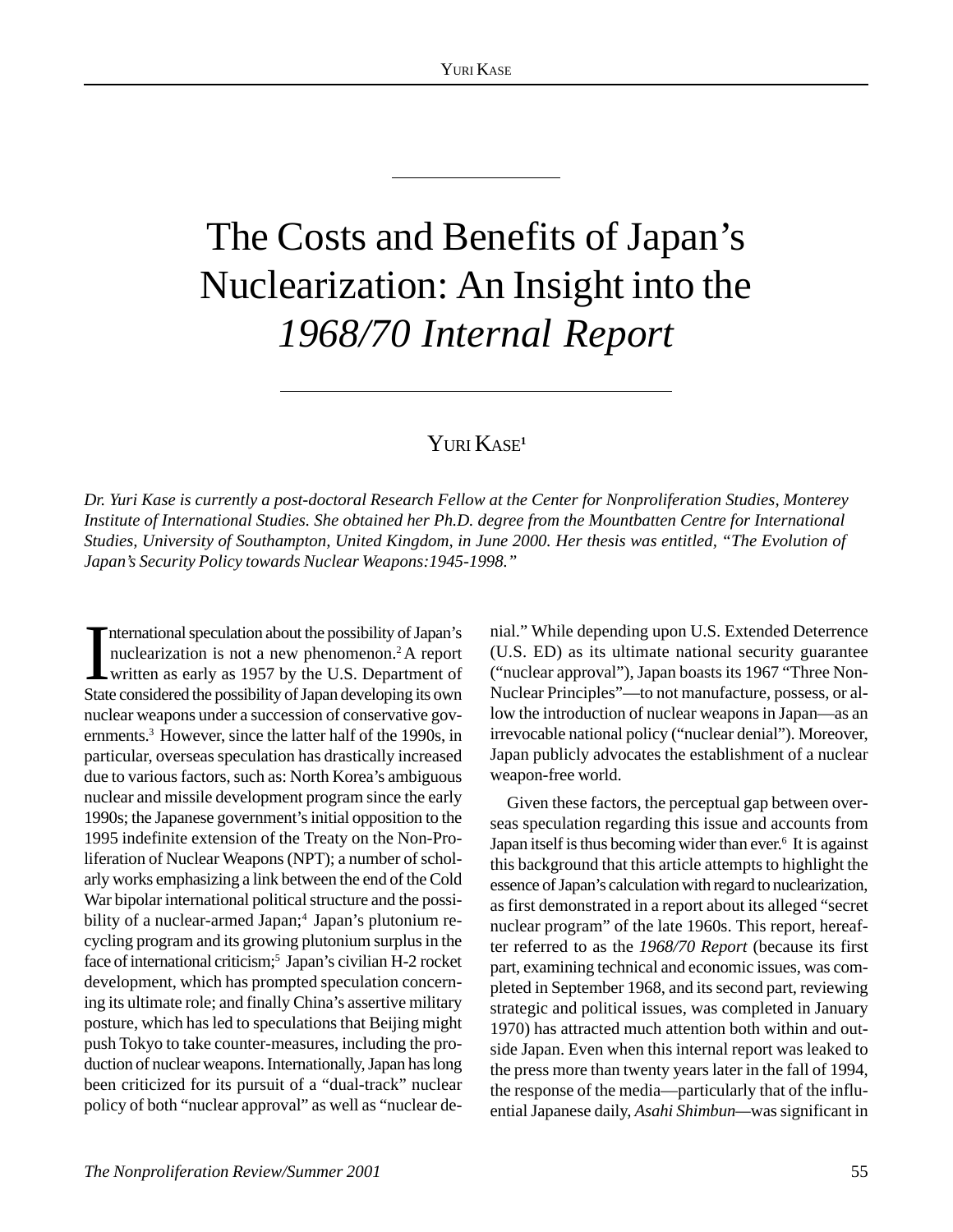fomenting criticism of Japan's "dual-track" nuclear policy. The *Asahi Shimbun* revealed the story with a front-page article that referred to "Japan's secret nuclear plan," further confusing the strategic picture among leading Japan watchers and nuclear specialists alike.<sup>7</sup> Some argue that a covert nuclear weapons program was discussed by "…a large study group including military officers…." that was commissioned to consider a major expansion of Japan's military forces.<sup>8</sup>

One of the four authors of the *1968/70 Report* emphasized that the document was not a blueprint of a secret nuclear weapons program, as often described outside Japan, but simply an assessment of the costs and benefits of nuclearization. According to this account, the following three factors affected the government's decision to not publicize the report: (1) the Japanese population's strong anti-nuclearism; (2) the prospect of the renewal of the 1960 U.S.-Japanese Security Treaty in 1970; and (3) the possibility of a hysterical response on the part of the Japanese media to this taboo issue at the time.<sup>9</sup>

Strictly speaking, it is debatable to what extent the *1968/ 70 Report* actually influenced Japan's non-nuclear weapons policy in the late 1960s or early 1970s (and thereafter), as some former members of Japan's Ministry of Foreign Affairs (MOFA) claimed. The report, after all, was not an official government document.<sup>10</sup> And Japan may have likely remained non-nuclear regardless of any external security developments.<sup>11</sup> However, an analysis of the *1968/70 Report* is worthwhile for the following reasons:

• First, the report was written by four non-governmental Japanese university academics specializing in international security and nuclear science, and it was commissioned by Prime Minister Eisaku Sato's Cabinet Information Research Office (*Naikaku Chosa Shitsu*), the advisory board to the prime minister. One may assume that the analysis found in the report likely included a more frank assessment of the costs and benefits of nuclearization than an official government assessment might have presented. Non-governmental researchers are typically freer from various external or domestic constraints, which government agencies inevitably encounter in such exercises. For example, in notifying the United States, Japan's only military ally, about the report at the time, the government had to consider not only the response of the United States, but also possible negative responses from the domestic opposition political parties.

• Second, although it was never officially disclosed to the public, the *1968/70 Report* is the most frequently cited report on this topic, both within and outside Japan.12 One of the four authors of this report claimed that it was the first comprehensive analysis of the costs and benefits of Japanese nuclearization.<sup>13</sup> To my knowledge, the *1968/70 Report* is also the only substantial document of its kind written in Japan during the Cold War that is available today. Unlike the United States, where classified records are routinely declassified after a number of years and can be obtained under the Freedom of Information Act, Japan rarely, if ever, discloses official documents on national security issues to the public. Hence, it is difficult to gain access to written evidence when conducting research.<sup>14</sup> It was reported that in 1995 an internal study group in the Japan Defense Agency (JDA) prepared a report for internal use entitled, *A Report Concerning the Problems of the Proliferation of Weapons of Mass Destruction*, concluding that a nuclear weapons program would provide few benefits to Japan.15 However, this internal report was not distributed publicly and cannot, therefore, be used in public analysis. No subsequent official report on this subject is known to exist.<sup>16</sup> This article is the first to analyze the *1968/70 Report*, apart from various short citations and references elsewhere.

• Third, the *1968/70 Report* was written at a time when significant events affecting Japan's security, both domestic and international, took place. First, China's first nuclear explosion, which occurred in October 1964, alarmed both Japanese scholars and policymakers. Second, the NPT came into force in 1968, and the main targets of the treaty were West Germany and Japan, due to their financial and technological capabilities, which made them likely candidates for nuclear weapons development.17 Third, the issue of the reversion of Okinawa to Japanese jurisdiction in May 1972 dominated Japan's security debate domestically.18 Within this context, Japan's "Three Non-Nuclear Principles" were announced in an "off-the-cuff" manner by Prime Minister Eisaku Sato.19

This article attempts to highlight implications of the *1968/70 Report* for Japan's national security in the 21st century. While a comparison between the nuclear environments of Northeast Asia today—with the renewed "China threat"—and that of the late 1960s is interesting, it remains beyond the scope of this article.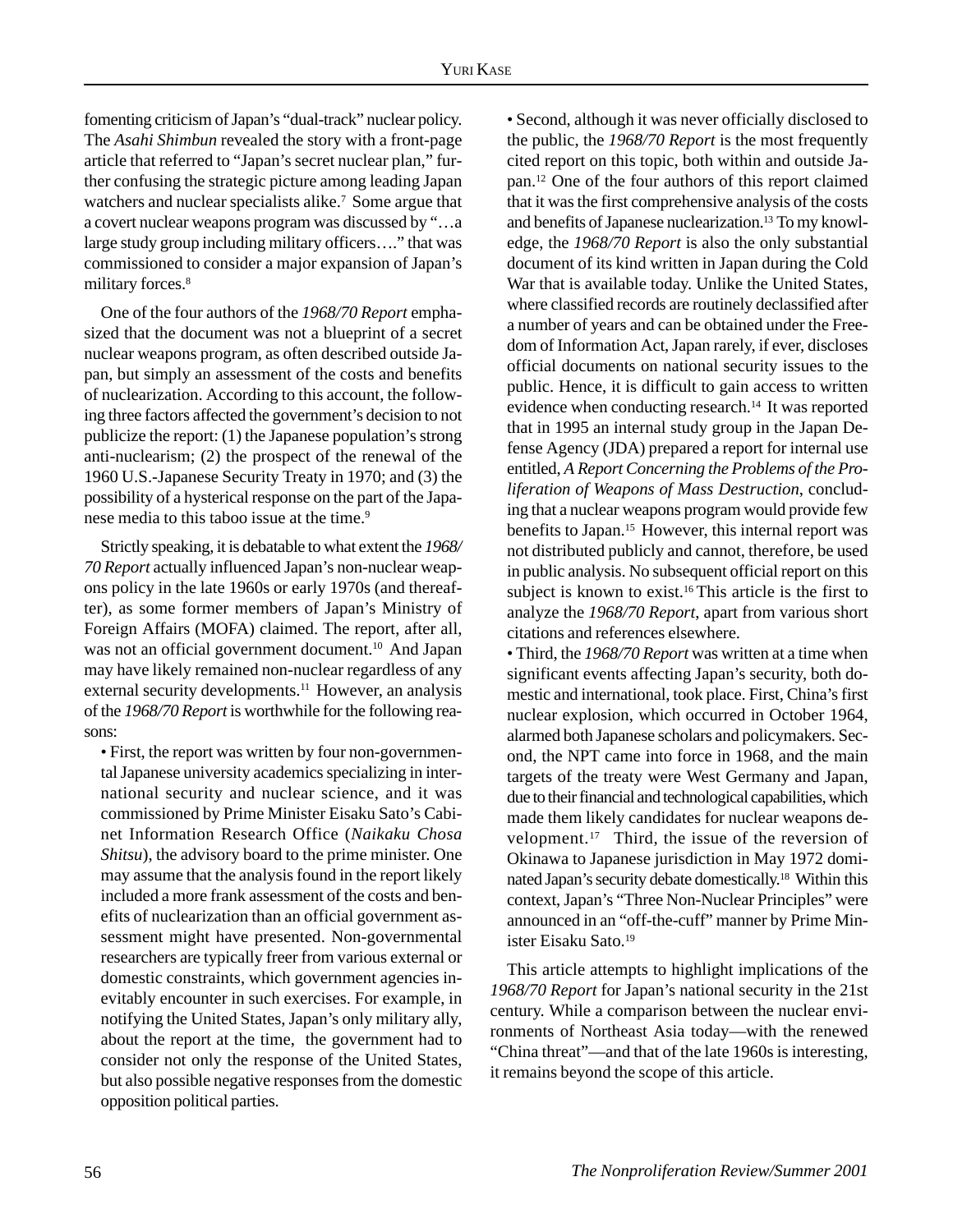Instead, the following questions will be addressed: How did Japan calculate the costs and benefits of nuclearization, both domestically and internationally? What was mainstream strategic thinking in the late 1960s, at the time when this report was written? What factors influenced Japanese government responses to China's first nuclear explosion in 1964? What does Japan's non-nuclear weapons policy suggest about the nature of state behavior and the kind of policies that are most likely to retard the spread of nuclear weapons?

Bearing in mind these questions, this article first looks at the security backdrop of the *1968/70 Report*, including the three contending schools of Japanese strategic thought since 1945. Second, Prime Minister Sato's view of nuclear weapons will be briefly addressed, as it was Sato's Cabinet Information Research Office that directly commissioned the research group that issued the report at the same time that Sato himself announced the Three Non-Nuclear Principles. Third, the article moves to China's first nuclear test in October 1964 and its impact upon Japan's security debate. The view among Japanese academics as well as the official response of the Japanese government towards China will be reviewed. Interwoven into this discussion is an analysis of how the *1968/70 Report* addressed this issue. Fourth, the costs and benefits of Japan's nuclearization will be discussed in the context of the Northeast Asian security environment in the 21st century, with reference to the analysis presented in the *1968/70 Report* (see Summary below).

The *1968/70 Report* is composed of two parts: Part 1 addressed technical, economical, and organizational issues relating to possible nuclear weaponization; and Part 2 analyzed the costs and benefits of nuclearization from strategic, political, and diplomatic perspectives. This article will address the second only, since financial and technological obstacles Japan faced in the late 1960s have since then dissipated, while political costs remain the main obstacle in any decision develop nuclear weapons.

#### **THREE CONTENDING SCHOOLS OF STRATEGIC THOUGHTS IN POST-1945 JAPAN**

The three traditional contending schools of strategic thought that developed in post-1945 Japan included: the nationalist right, the pragmatic centrists, and the idealist  $left<sub>.20</sub>$ 

Despite the attention often given to them in overseas media, the number of nationalists in Japan is actually quite limited. The main concern of this group is what it perceives to be Japan's inferior position vis-à-vis the United States since 1945. According to this view, it is a humiliating irony of history that Japan was attacked with U.S. nuclear weaponry in 1945 and since then has been under the protection of the U.S. nuclear umbrella.<sup>21</sup> Therefore, the nationalists argue that U.S. ED is "detrimental" to Japan's national pride.

The pragmatic centrists, the mainstream of Japan's security thinking since 1945, have pursued a security policy as a "trading state" based upon the following assumption: Japan's security can be best maintained through a close relationship with the United States, in light of the required minimum self-defense capability placed upon Japan under the restrictions of Article 9 of its Constitution.<sup>22</sup> The centrists believe and have officially stated that the U.S. ED towards Japan is the ultimate security guarantee.<sup>23</sup>

Finally, the idealist left, or the "pacifists" as they are called, regard Japan as the only victim of nuclear weapons in the world and oppose nuclear weapons completely. Hence, they severely criticize U.S. ED as detrimental not only to Japan's national security, but also to world peace more generally, as the existence of U.S. nuclear weapons is an obstruction to the establishment of a nuclear-weapons-free world.24 Although anti-nuclearism amongst the population has been withering since 1945, particularly within the younger generation, it remains a distinctive cultural element in Japan's discourse over nuclear weapons, and it was highly significant among the post-war population of the late 1960s. One opinion poll conducted by the *Yomiuri Shimbun* in June 1969 reported that 72 percent of the interviewees opposed a nuclearized Japan, while only 16 percent were in favor.<sup>25</sup>

#### **PRIME MINISTER SATO AND THE "THREE NON-NUCLEAR PRINCIPLES"**

In assessing Prime Minister Sato's role in Japan's policy regarding nuclear weapons, it must first be noted that he, the very person who declared the Three Non-Nuclear Principles—not to manufacture, possess, or introduce nuclear weapons in Japan—to the National Diet in December 1967, seemed to have had a pro-nuclear ideology at one point, which was expressed as early as December 1964:

If the other fellow has nuclear weapons, it is only common sense to have them oneself. The Japanese public is not ready for this, but would have to be educated....Nuclear weapons are less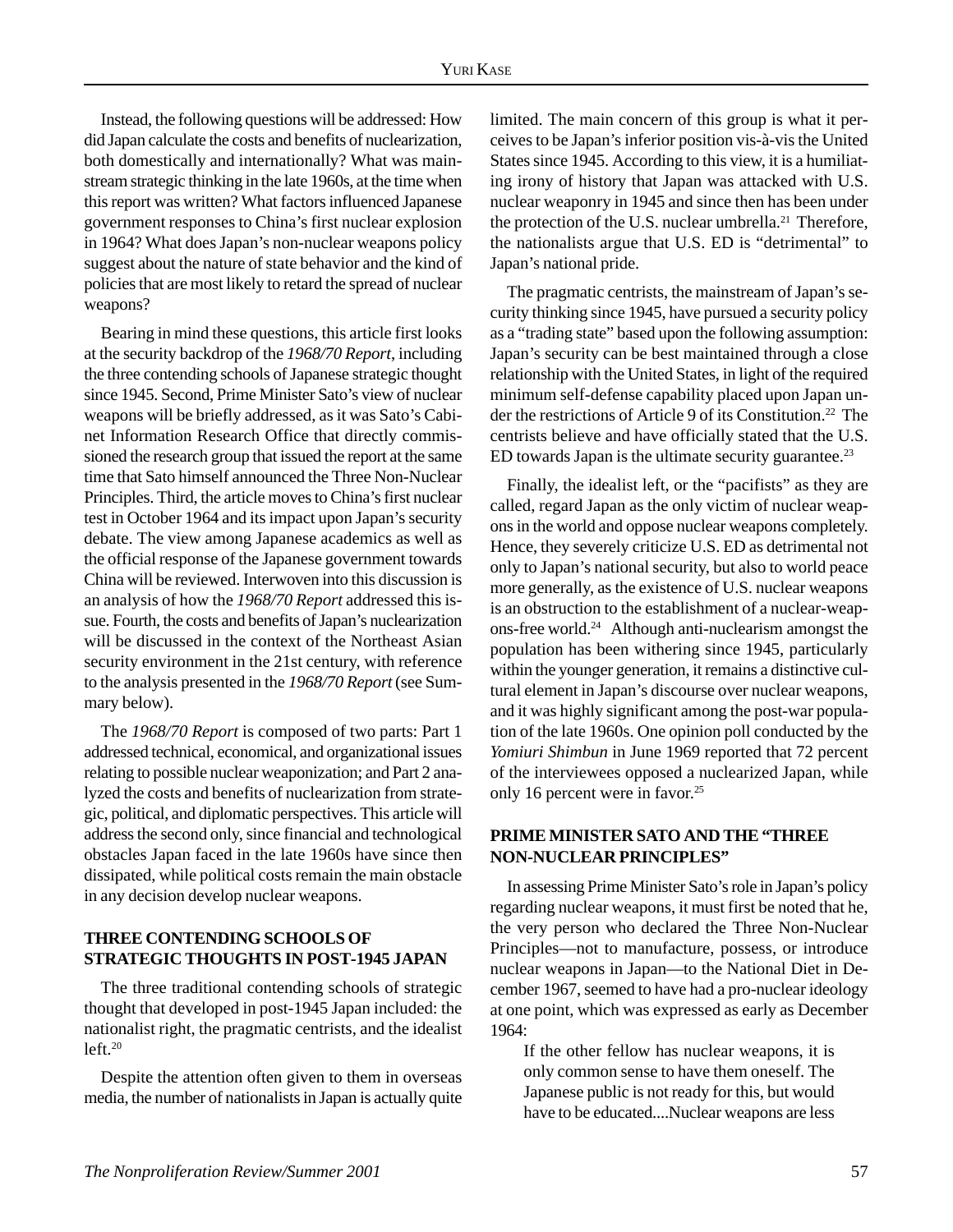## SUMMARY OF THE *1968/70 REPORT*: "*NIHON NO KAKU SEISAKU NI KANSURU KISO TEKI KENKYU*"

("A BASIC STUDY OF JAPAN'S NUCLEAR POLICY")

#### **BACKGROUND**

#### **Authors**

For two and a half years beginning in 1967, the Cabinet Information Research Office (*Naikaku Chosa Shitsu*), the advisory board to then Prime Minister Eisaku Sato, entrusted the "Study Group on Democracy" (*Minshu Shugi Kenkyukai*) to conduct research on the costs and benefits of Japan's nuclearization. This independent study group was composed of four nongovernmental Japanese university academics, both nuclear and political scientists. Research included technical, economical, organizational, strategic, and political/diplomatic perspectives. Reportedly, a dozen officials from various government agencies were consulted as well as various industry representatives. The authors and those consulted remained anonymous at the time, but the four authors are now known to be: Professor Hidetake Kakibana (nuclear chemist); Professor Michio Royama (political scientist); Professor Yonosuke Nagai (political scientist); and the late Professor Hisashi Maeda (political scientist).

#### **Purpose**

According to the Cabinet Research Officer as well as the members of the study group, the research was intended to explore the costs and benefits of Japan's nuclearization in a comprehensive way. The government reportedly wanted to have a concise list of reasons why nuclearization would be undesirable for Japanese national security, in order to deflect the arguments from conservative Japanese who advocated nuclearization. It was also meant to allay the fears of those overseas Japan watchers who suspected that Japan was considering developing nuclear weapons.1

#### **Audience**

According to the Cabinet Research Officer at the time, the *1968/70 Report* was distributed to the core members of the Sato Cabinet as well as to the senior officials of various ministries and agencies within Japan. It is reported that approximately 200 copies were printed for distribution.2

#### **Impact on policy**

The introduction to the main text stated that the official role of the Cabinet Information Research Office was to advise the prime minister on policy matters without having a direct hand in foreign policymaking. The extent of the impact of the *1968/70 Report* on policy regarding nuclear weaponization is not clear, and such an analysis is beyond the objective of this article. However, according to one of the authors, Professor Kakibana, the *1968/70 Report* was the first comprehensive and objective analysis of the costs and benefits of Japan's nuclearization. For this reason, he believes that the report did indeed influence Japan's non-nuclear weapons policy.3

#### **REPORT SUMMARY**

The *1968/70 Report* is composed of two parts. Part 1 (62 pages) was published in September 1968 and addressed technical, economical, and organizational issues relating to possible nuclear weaponization. Part 2 (28 pages) was published in January 1970 and analyzed the costs and benefits of nuclearization from strategic, political, and diplomatic perspectives. Part 2, summarized below, is composed of four sections: (1) "The Chinese Nuclear Threat;" (2) " Strategic Problems Associated with Nuclearization;" (3) "Diplomatic and Political Problems Associated with Nuclearization;" and (4) "Conclusion."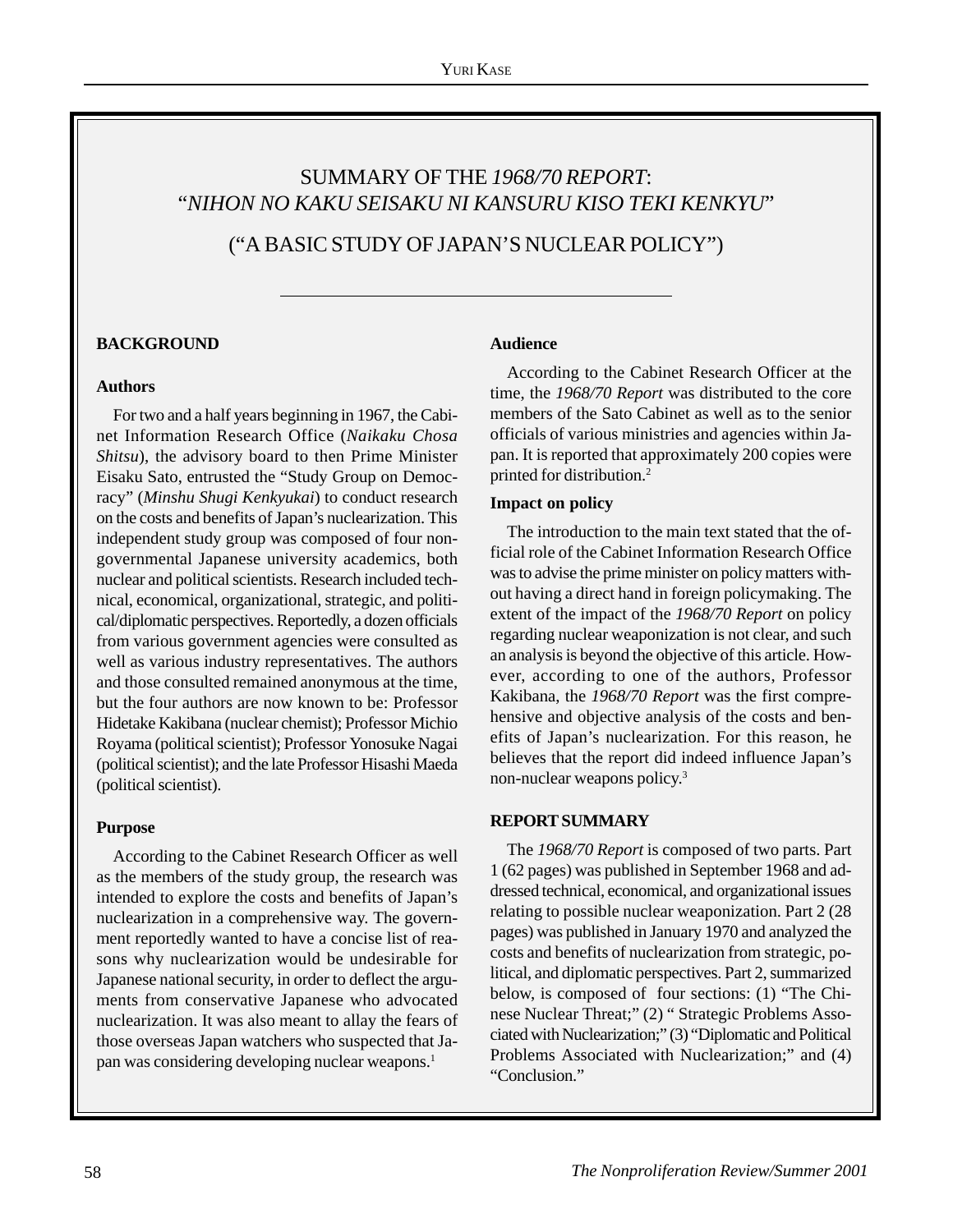#### **The Chinese Nuclear Threat**

This first section discussed the possibility of China having the capability to hit the United States with intercontinental ballistic missiles (ICBMs) in the 1970s. It was believed that China's main goals were to deter the United States and the Soviet Union and to restrict the freedom of their activities in the East Asian region. The authors concluded, however, that despite its possession of nuclear-armed ICBMs, China would, as a practical matter, face constraints on intervention in East Asia because of US E.D. protecting Japan and South Korea—constraints similar to those that confronted the United States in Vietnam because of that country's alliances with the Soviet Union and China.

#### **Strategic Problems Associated with Nuclearization**

The report addressed Japan's vulnerability to nuclear attack in the event that Japan should acquire a small nuclear arsenal. The authors felt that Japan was extremely vulnerable in the event of a nuclear attack: in October 1968, approximately 50 percent of the Japanese population and the major industries were concentrated in a mere 20 percent of Japanese territory. At that time, a single hydrogen bomb attack could paralyze the entire nation.

#### **Diplomatic and Political Problems Associated with Nuclearization**

The study group began by using the model of France's nuclearization in assessing the diplomatic and political impact of Japanese nuclearization. However, the authors felt that the strategic situation in the Asia-Pacific was significantly different from that in Europe. Japan's nuclearization, they believed, would alarm not only China but also the Soviet Union and the United States. This, they believed, would lead to inevitable diplomatic isolation and eventually nuclear weapons development in Japan.

#### **Conclusion**

The authors concluded that if nuclearization could ensure Japanese security, it might be worth the risks and associated costs. Yet, the above mentioned analysis led them to the opposite conclusion. They asserted that it would be unwise for Japan to develop nuclear weapons due to technological, strategic, diplomatic, and political constraints. Japan's status as a non-nuclear weapons state, moreover, was viewed as a positive factor with regard to its national security. Even if nuclearization would boost national morale and satisfy Japan's nationalism for a short while, this positive effect would soon disappear. The authors felt, in conclusion, that Japan's security would best be attained through a multi-dimensional approach including political and economic efforts, and not through a traditional militaristic, power-based approach.

<sup>1</sup> *Asahi Shimbun*, November 13, 1994. 2 Ibid. 3 Ibid.

costly than is generally assumed, and the Japanese scientific and industrial level is fully up to producing them.26

In the late 1960s, Sato attempted to challenge the prevalent "nuclear taboo" that existed among the population at the time. In his New Year's speech to the National Diet in January 1968, he addressed the issue openly under the title of "How to Survive in the Nuclear Age." Sato did not foresee then how Japan's security policy with regard to nuclear weapons would develop. $27$  He hoped to break the taboo among the Japanese population, especially among the idealist left, by openly questioning the validity of the ideas that would become the Three Non-Nuclear Principles. His attempt ironically rekindled a strong feeling amid the Japanese people that Japan should be the leading advocate of a nuclear-weapons-free world.<sup>28</sup> Despite this development, the prime minister continued to make it clear that the Three Non-Nuclear Principles alone would not be a viable national security policy. Addressing the National Diet only a month after his 1968 New Year's speech, Sato declared the "Four Nuclear Policies," which included: (1) the Three Non-Nuclear Principles; (2) reliance upon U.S. ED, based upon the U.S.-Japanese Security Treaty of 1960; (3) efforts towards global nuclear disarmament; and (4) promotion of the peaceful use of nuclear energy.29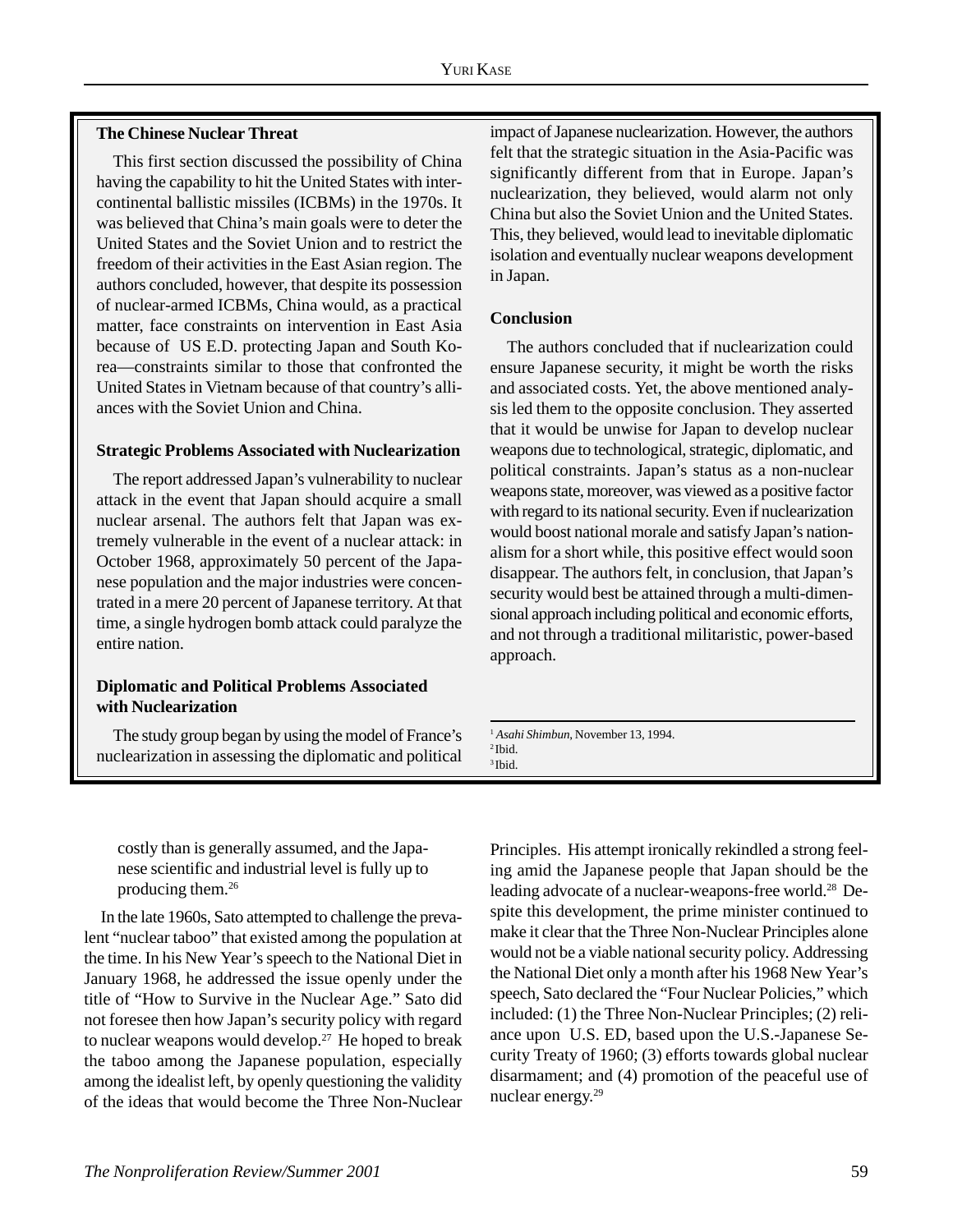This position was reaffirmed in a report on nuclear policy written and officially announced by the ruling Liberal Democratic Party (LDP) in March 1968, two months after the announcement of the Four Nuclear Policies. Although the policy paper explained that these were LDP ideas on Japan's nuclear policy, it was considered to be another confirmation of the government's policy as long as Prime Minister Sato remained at the head of the ruling LDP. Furthermore, the paper reorganized the Four Nuclear Policies, putting the peaceful use of nuclear energy as the first priority, disarmament as the second, and dependence on the U.S. nuclear umbrella as the third. Following the three policies, the fourth policy was added: "…the LDP supports the Three Non-Nuclear Principles under the circumstances where Japan's national security is guaranteed by the other three policies."30 It is not, therefore, surprising that the Cabinet Information Research Office then summoned four non-governmental scholars to assess the costs and benefits of Japan's nuclearization.

#### **THE IMPACT OF CHINA'S FIRST NUCLEAR TEST ON JAPAN'S SECURITY DEBATE**

#### **Japanese Academic Perceptions**

In the latter half of the 1960s, the focus of Japanese academics and defense analysts was not on the nuclear arsenal possessed by the Soviet Union, but rather on the nuclear weapons capabilities and intentions of the People's Republic of China. In the mid-1960s, the image of China changed dramatically, while the United States and its allies started viewing the Soviet Union in a more positive way than previously. It is noteworthy that during this period, Japanese scholars began assuming that the Cuban Missile Crisis of October 1962 had induced a move towards greater stability in the U.S.-Soviet nuclear relationship. These scholars regarded the establishment of the hotline between Washington and Moscow in 1963 as a sign of the declining likelihood of nuclear war. In contrast, they viewed the impact of China's first nuclear test in October 1964, on the eve of the Vietnam War, along with the Cultural Revolution, which started in 1965-66, as the cause of deteriorating relations between China and the United States.

Japan, in the mid-1960s, viewed China as a developing state with little technological capability. Hence, China's first nuclear detonation created major unease among Japanese policymakers and scholars, generating fear that if China could build the bomb on its own, other developing states would soon follow suit.31 In addition, due to the lack of diplomatic ties between China and Japan, or China and the United States, there was a high risk of miscommunication regarding intentions in the case of a nuclear emergency.32 Within this context, three main concerns emerged, originating from the perceived threat of China's nuclear weapons.

First, a minority of Japanese academics feared that what may have been an effective U.S. nuclear deterrent against the Soviet Union (and a de facto deterrent vis-à-vis the Soviet Union for Japan as well), might not work with regard to China. These thinkers assumed that Chinese political leaders possessed a different notion of rationality than American or Soviet leaders.<sup>33</sup> Before China's first nuclear test in October 1964, Chairman Mao Zedong belittled the value of nuclear weapons. His famous statement in 1946, which characterized nuclear weapons as the "paper tiger" that was "outwardly strong, but inwardly feeble," left the outside world with a strong impression: China was controlled by unpredictable leaders who did not share the same value system required for a stable nuclear deterrence arrangement.34

Nonetheless, the majority of Japanese specialists on security issues, who were pragmatic centrists, responded that these statements about a "paper tiger" were part of a strategy orchestrated by China to deny the credibility of any attempt at nuclear blackmail by either the United States or the Soviet Union, since effective nuclear deterrence is based on the assumption that opponents share the same sense of "rationality."<sup>35</sup>

Second, other Japanese academics were concerned that China might take Japan as a "nuclear hostage." This situation, it was thought, might be pursued by the Chinese leadership as a means of deterring any U.S. nuclear blackmail against China in the event of further deterioration in the Sino-U.S. relationship resulting from either a crisis on the Korean Peninsula, an aggressive Chinese military operation in the Taiwan Strait, or an unexpected escalation of the Vietnam War.<sup>36</sup> Even before China possessed an ICBM capability that could directly attack the United States, Japanese anxiety was not allayed completely, due to the geographical proximity of China to Japan. The *1968/ 70 Report* analyzed, in fact, the possibility of Chinese nuclear blackmail against Japan.

While admitting that the possibility of Chinese blackmail was very small, the *1968/70 Report* examined possible outcomes if Japan did try to disregard an attempt of nuclear blackmail by China. The crucial question here was: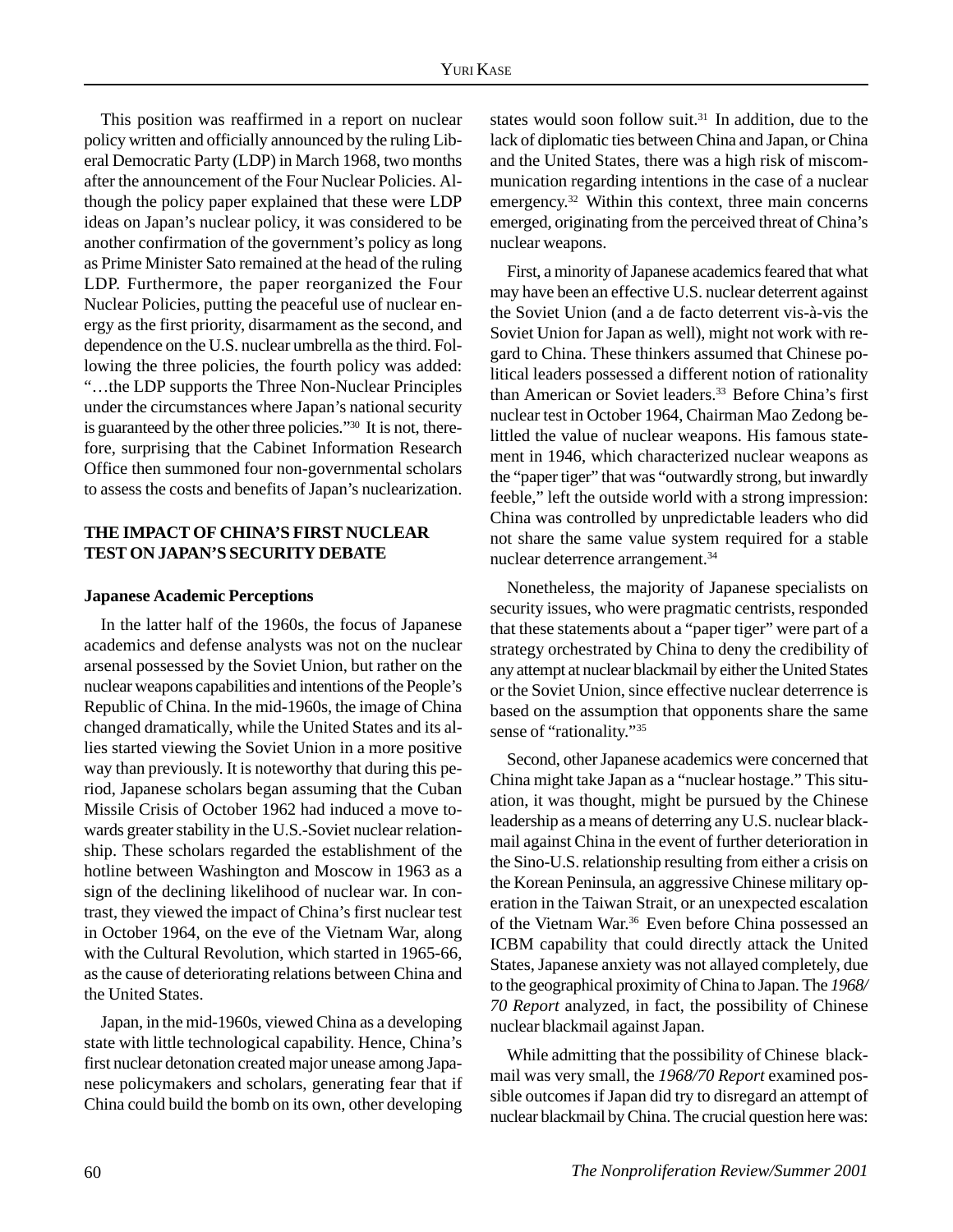in such an event, would China attack Japan? The report concluded that such a possibility remained very small, as the purpose of blackmail would be different from that of an actual attack.37 The costs associated with a nuclear attack against Japan were deemed too high: China had to calculate the possibilities of nuclear retaliation not only from the United States, but also from the Soviet Union if the Sino-Soviet political confrontation was not resolved by that time.38 It was assumed that a nuclear attack on Japan would give the United States the best pretext to justify a counter-attack against China.39

In order to analyze the effectiveness of nuclear blackmail against Japan, China would have had to calculate a complicated triangular psychological interaction among three nuclear weapon states: China as a blackmailer against a non-nuclear Japan; the blackmailer (China) and Japan's protector (the United States); and the blackmailer (China) and its potential nuclear adversary (the Soviet Union). Therefore, as nuclear deterrence relies heavily upon psychological factors, a straightforward affirmative calculation by China remained unlikely. In addition, China could not completely rule out the possibility of Japan's nuclearization as a result of the threat of blackmail. The resurgence of a militarily strong and anti-Chinese Japan would have been a detrimental development for China's security. Therefore, the *1968/70 Report* concluded that as long as the U.S. ED towards Japan remained credible, and the Japanese government stood firm in the face of any nuclear blackmail by China, China would not achieve its objective.40 Here, the importance of U.S. ED towards Japan played a crucial role.

Third, however, many academics raised the question concerning the credibility of U.S. ED at the time when China developed its ICBM capability, which meant it could directly attack the United States. The *1968/70 Report* inferred the costs and benefits of Japanese nuclearization by analyzing France's decision to develop nuclear weapons.41 In the same line of thinking, after the Soviet Union acquired its ICBM capability (with the ability to reach U.S. soil), Europeans began to doubt the credibility of the U.S. nuclear umbrella. France, in particular, openly questioned whether the United States would act to protect Paris (from a Soviet nuclear attack) at the risk of sacrificing a U.S. city, such as New York.

In this context, some Japanese scholars in the late 1960s applied the logic of the French General, Pierre Gallois, to the Japanese case. They argued that Japan was indeed vulnerable to China's nuclear threat, as it was unthinkable that the United States would defend Japan against a Chinese nuclear attack in exchange for mass U.S. casualties, and possibly the obliteration of U.S. cities. Even if the United States did take that risk, they argued, it would do so only after Japan had been attacked. Although a minority, those who supported a similar opinion argued that Japan should deploy anti-ballistic missile (ABM) defense systems in order to protect Japan without provoking China (which presumably would have been nuclear armed, following the U.S. and Soviet example). A member of the Japanese Upper House at the time, Shintaro Ishihara, advocated one of the most critical arguments. Ishihara, the current mayor of Tokyo and a well-renowned Japanese nationalist, defined the U.S. nuclear umbrella as a "broken umbrella," which covered only the United States and Canada. He believed that Japan would consequently suffer from "nuclear rain," as the U.S. nuclear umbrella had a "hole" just above Japanese territory. He concluded, therefore, that Japan had to develop its own multiple independently targetable re-entry vehicle (MIRV) nuclear missiles and nuclear-capable submarines, in order to deter any external nuclear threat.<sup>42</sup>

Still others argued that Japan had to abandon the U.S. nuclear umbrella, so that it would not become automatically involved in the event of a Sino-U.S. military conflict, as China might choose to attack U.S. bases located on Japanese territory in such circumstances. Thus, in this view, Japan would be safer if it abandoned the U.S.-Japanese Security Treaty of 1960 and sought security through neutrality. This brand of argument is referred to as "*makikomare ron,*" the basis for which was the claim that despite Japan's hesitation, Japan would inevitably become engaged in a military conflict involving the United States in the Asia-Pacific region, due to the close security ties between the two countries. This argument was strongly voiced by the pacifists.

Various Japanese experts on China argued that the principal goal of China's nuclear build-up was to regain control of Taiwan, and that China would launch aggressive military operations in the Taiwan Strait once it achieved a credible second-strike nuclear capability. This, they argued, would provoke confrontation with the United States. Therefore, they maintained, Japan should abandon the U.S.-Japanese Security Treaty and become neutral to avoid such a crisis.43

These arguments indicate that there were many different and sometimes opposing views of extended deterrence among Japanese security scholars. As Terumasa Nakanishi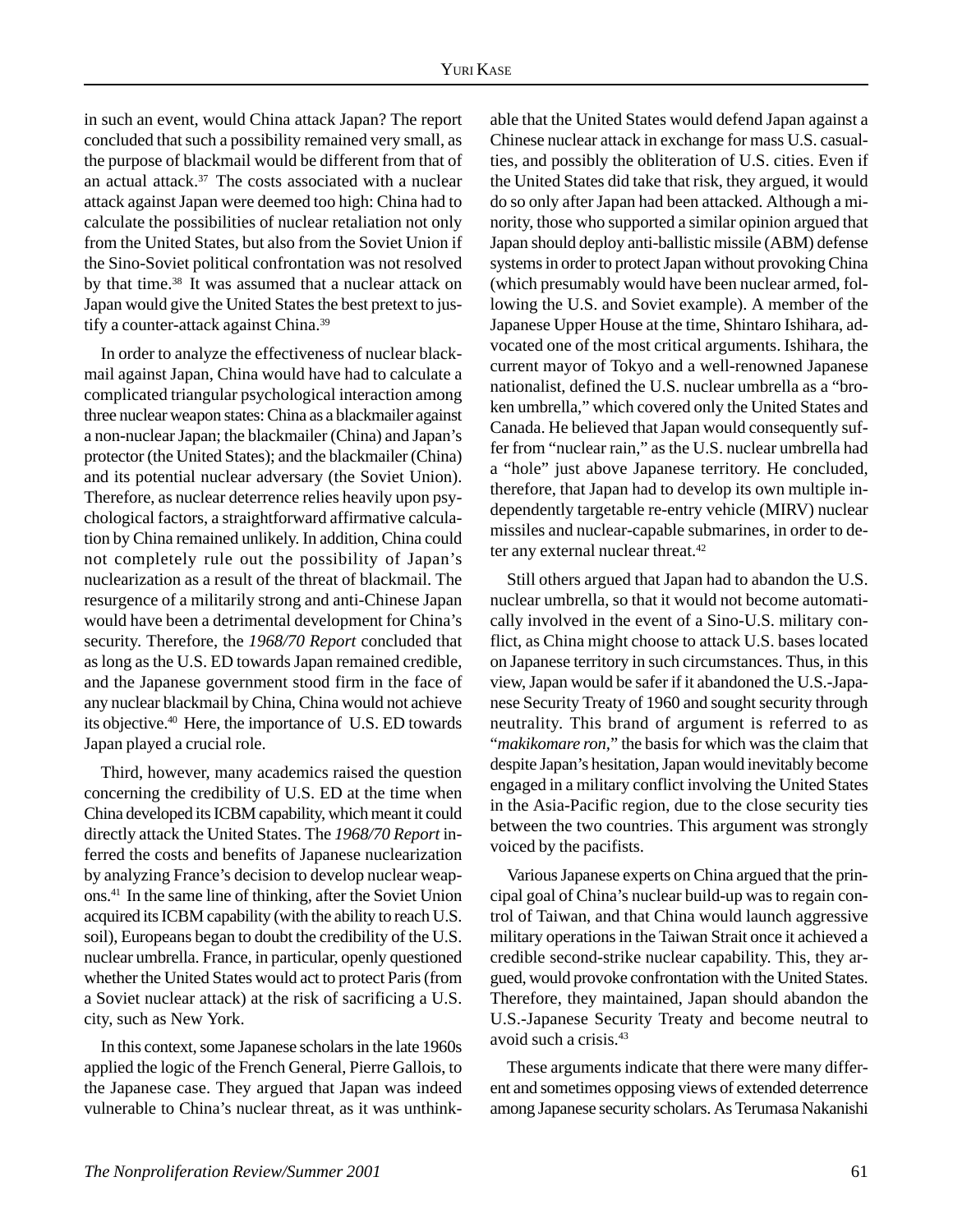stated in 1987: "…[deterrence] is given shape by perceptions of both U.S. and allied military capabilities and political determination. Its existence can be inferred but not verified."44 Japanese writers have pointed to the requirements of an effective extended deterrence arrangement, identifying three factors: (1) a nuclear state *A*, who possesses an effective nuclear capability and provides a nuclear umbrella to its allies; (2) state *A* makes clear its intention to use its nuclear weapons to protect its allies; and (3) the adversary of *A* recognizes *A's* commitments to the first and second factors.45

When it turned to these issues, the *1968/70 Report* argued that the key to determining China's nuclear behavior lay in the minds of Chinese policymakers. It was felt that China would only attack Japan if its leadership were convinced that the United States would not retaliate under any circumstances.<sup>46</sup> It was argued that the effectiveness of nuclear deterrence, therefore, should be analyzed in light of the uncertainties in the minds of both sets of policymakers, the "deterer" (the United States) and the "deterree" (China). Judging from this logic, whether or not Japan believed the credibility of the U.S. nuclear umbrella did not affect China's calculation when it came to blackmailing Japan. Consequently, the *1968/70 Report* concluded that Japan could do little but rely on the U.S. nuclear umbrella, regardless of whether it was credible or not.47

In this respect, the report echoed mainstream Japanese military analysts in the late 1960s, who believed in the effectiveness of rational deterrence theory. This logic assumes that if the potential aggressor is not 100 percent certain that its opponent will be unable to retaliate after the aggressor's first nuclear attack, the aggressor will be deterred due to the "unacceptably high" risk of response.<sup>48</sup> Rational deterrence theory was useful in guiding Japanese defense specialists in their approach towards China's nuclear posture. It is also worth noting that this was mainly because, at this time, there were few diplomatic contacts between China and Japan. As a result, Japanese analysts, knowing very little about the Chinese domestic context, could do little more than to see China as a monolithic state entity.<sup>49</sup>

Another feature of the *1968/70 Report* was its assessment of the problems relating to Japan's nuclearization in comparison with the French experience of the early 1960s. In particular, the following issue was discussed: if France developed an independent nuclear weapons capability because it doubted the credibility of U.S. ED, then Japan might follow France's example as a state dependent on the "unreliable" protection of the U.S. nuclear umbrella. Yet the report considered the primary reason for French nuclearization as political: President Charles De Gaulle's France sought to regain great power status inside Europe and boost French morale, which had been tarnished by the experiences of World War II and the process of decolonization. Ultimately, France's "independent" nuclear capability was deemed to be merely a small umbrella that still resided under the protection of the larger U.S. one. France, in reality, failed to regain its great power status through this attempt. Therefore, the report posed the question of what would happen if Japan followed the same path.<sup>50</sup>

Several differences between France and Japan regarding their respective security environments were identified. First, while the Soviet Union was the only nuclear threat to France, Japan faced two hostile nuclear states, the Soviet Union and China—though, admittedly, the possibility of a nuclear exchange was lower in the Asian theater than in the European one during the Cold War.<sup>51</sup> Although small, China's nuclear capabilities simply added an extra factor of uncertainty to the strategic calculations in the minds of policymakers in Washington and Moscow. Second, there was a clear confrontation between the two multinational security organizations in Europe, the North Atlantic Treaty Organization (NATO) and the Warsaw Pact, while in Asia there existed no such security organizations.52 Although mutual nuclear deterrence between the two blocs seems to have worked in the European theater, as there were no major military conflicts in Europe, the existence of the U.S. nuclear deterrent did not prevent the outbreak of the Korean War or the Vietnam War. Third, the U.S.-French relationship was different from the U.S.-Japanese one in terms of historical, cultural, and racial links. Although independent French nuclear weapons created political friction between the two states, the United States never considered the French arsenal as a military challenge. Japan's nuclearization, however, would pose a military threat not only to China, but also to the Soviet Union, other regional states, and above all, the United States.53 There was speculation inside the U.S. government concerning Japan's nuclearization as early as the 1950s, as mentioned earlier. The outcome would thus have been deterioration in the security environment of the entire region, in particular due to the deterioration of the U.S.-Japanese security relationship.54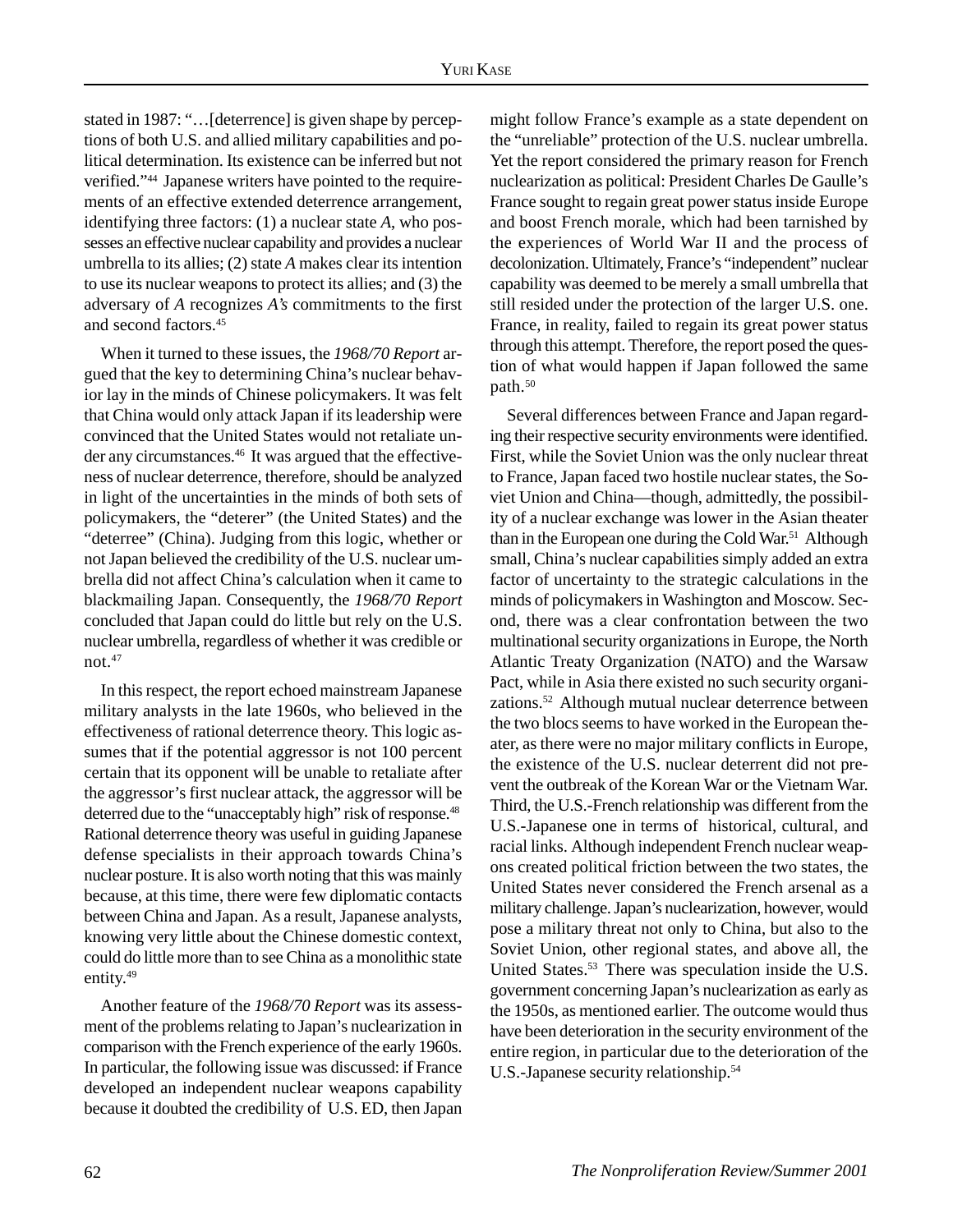The *1968/70 Report* also pointed out Japan's vulnerability to any nuclear attack, no matter its origin. In 1968, Japan's population density was 3.6 times higher than that of China. About 50 percent of the entire Japanese population lived in 12 cities, which covered an area of about 19 per cent of the total territory of Japan.55 Other studies in the early 1970s suggested that 400 nuclear weapons would be sufficient to kill half or perhaps even the entire Japanese population. On the other hand, even with damage inflicted on 1,000 cities by nuclear weapons targeted at China, it was estimated that somewhere in the region of 11 percent of China's entire population would be killed.56

As a result of these factors, the report concluded that the cost for Japan's nuclearization would be too high.

#### **The Japanese Government's Response**

While Japanese scholars were paying much attention to China's first nuclear test, the Japanese government's reaction was quite muted. Government statements were more cautious than those of the United States, Australia, and the Soviet Union.<sup>57</sup> After the test, the chief cabinet secretary issued a statement of regret, but not condemnation. At the same time, however, the Japanese government clearly stated that Japan's peace and security would be in no way affected so long as the Japan-U.S. Security Treaty continued to exist.<sup>58</sup> On top of this, the Japanese government sought further assurances from the United States, in addition to the Security Treaty of 1960. Article 5 of the treaty obliges the United States to come to the aid of Japan's defense, but the wording is not as committed as that under Article 5 of the NATO Treaty, which provides a clear expression of the obligations of NATO members under the collective principle of self-defense.<sup>59</sup> Rather, Article 5 of the 1960 Treaty of Mutual Cooperation and Security between the United States and Japan reads:

Each party recognizes that an armed attack against either Party in the territories under the administration of Japan would be dangerous to its own peace and safety and declares that it would act to meet the common danger in accordance with its constitutional provisions and processes.<sup>60</sup>

China's nuclear test in October 1964 did alarm the Japanese government, as China was the first developing state to join the exclusive "nuclear club."61 In order to reduce the anxiety among the Japanese population, U.S. President Johnson and Prime Minister Sato issued a joint communiqué in January 1965. Article 8 of the Communiqué read, "…the President reaffirmed the United States' determination to abide by its commitment under the treaty to defend Japan against any armed attack from the outside."62 The word "any armed attack" was regarded by the Japanese as the first explicit statement of the U.S. obligation to defend Japan with both conventional and nuclear forces.<sup>63</sup> This pledge was reaffirmed on several occasions through subsequent joint communiqués issued by the two governments, such as those of November 1967 and November 1969, as well as the comments by U.S. President Nixon and his Secretary of Defense, Melvin Laird. On his visit to Japan in September 1970, Laird confirmed the U.S. offer by stating that the United States was committed to use "all types of weapons" for the defense of Japan under the 1960 Security Treaty.64 Japan's first White Paper on Defense, which was published in 1970, quoted Laird's statement as confirmation of U.S. readiness to come to Japan's defense.<sup>65</sup>

After the 1965 Joint Communiqué, Sato confirmed his statement with the U.S. president by stating that as long as a U.S. nuclear deterrent remained viable, no country would dare to attack Japan.<sup>66</sup> Therefore, since the mid-1960s, even the slightest change of this government line has caused political chaos in Japan. For example, a public statement in February 1966, by a senior MOFA official , Takezo Shimoda, that Japan was not under the protection of the U.S. nuclear umbrella, caused panic within the ministry. Two days later, Shimoda's statement was replaced by the "unified viewpoint" of MOFA, which emphasized the importance of U.S. nuclear deterrence in preventing total nuclear war. Thus, the conclusion was that Japan, as a U.S. ally, was protected by "the U.S. nuclear umbrella" in general terms.<sup>67</sup>

In this context, repeated U.S. verbal assurances regarding Japan's security played a crucial role for Japan in addressing the China threat of the late 1960s. The U.S. policy of nuclear retaliation for a conventional attack on Japan was expressed in 1970 by President Nixon: "…the nuclear capability of our strategic theater nuclear forces serve as a deterrent to full-scale Soviet attack on NATO Europe or Chinese attack on our Asian allies."68 In 1972, Secretary of Defense Laird further supported this position of coupling Japan's conventional defense with U.S. strategic nuclear weapons by saying: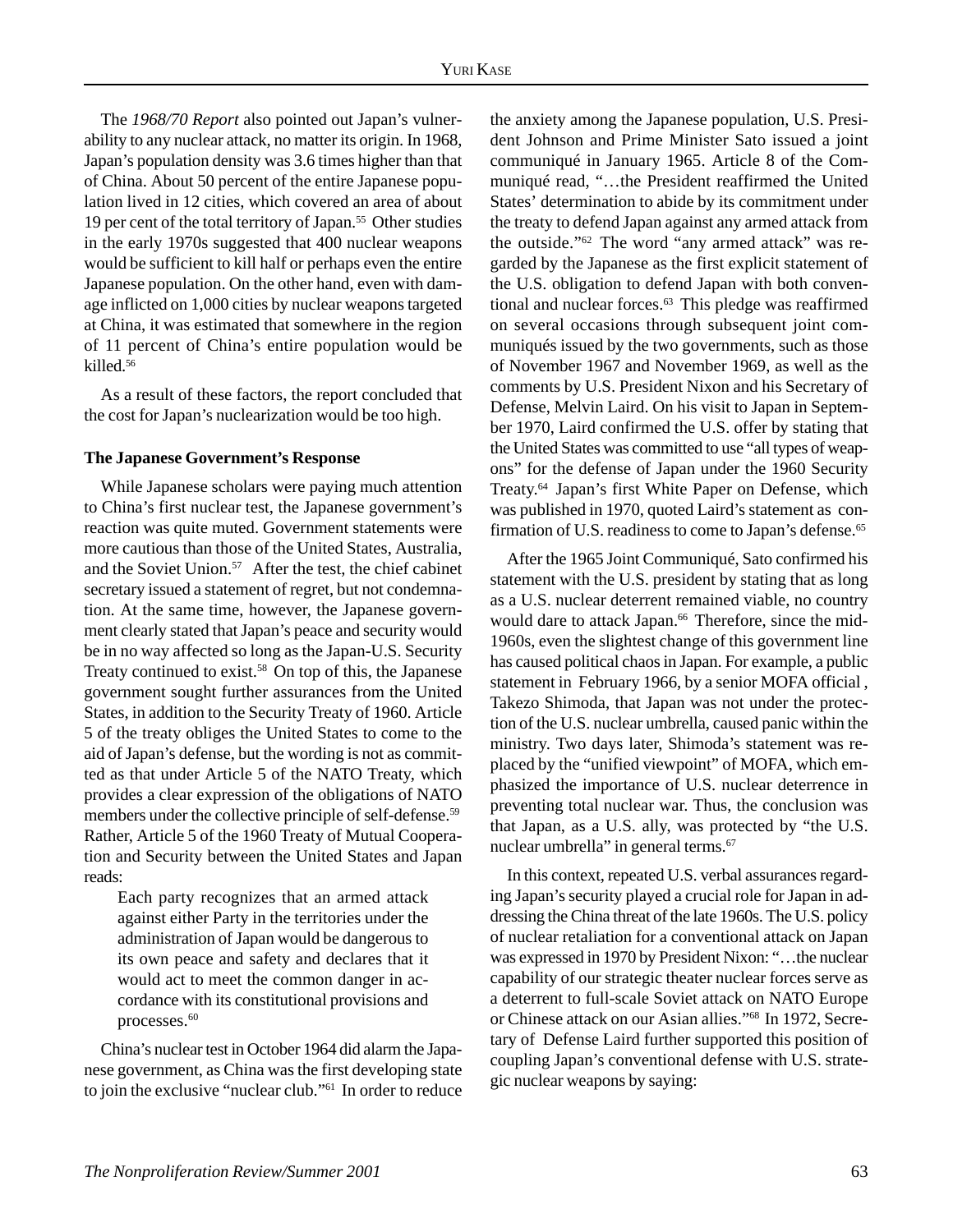…our theater nuclear forces add to the deterrence of theater conventional wars in Europe and Asia; potential opponents cannot be sure that major conventional aggression would not be met with the use of nuclear weapons. The threat of escalation to strategic nuclear war remains a part of successful deterrence at this  $level<sup>69</sup>$ 

By the time the strategic analysis portion of the *1968/ 70 Report* was completed in January 1970, the United States, at Japan's urging, had significantly strengthened its security guarantees as a counter to China's growing nuclear capabilities. The *1968/70 Report* firmly endorsed the path of reliance upon the United States that the Japanese government had chosen, an approach, which as noted above had been reinforced two months before the report's completion by President Nixon's statement of November 1969 and would be further buttressed by the declaration of U.S. Secretary of Defense Melvin Laird in September 1970.

From the end of the World War II, the Japanese government was clearly aware of the potential benefits of an early Sino-Japanese rapprochement. Initially, however, in exchange for the conclusion of the San Francisco Treaty of 1951, in which Japan regained its post-war independence, Japan was forced to accept the U.S. request not to recognize the government of the People's Republic of China.70 For Japan, eventual rapprochement was considered essential, not only for the security of Japan, but also for the peace of Asia.<sup>71</sup> Thus, the government did not wish to publicly emphasize the China threat, fearing it might harden China's posture. This cautious attitude was reflected in the statement of Nakasone, the new JDA director at the time. In April 1970, at the Lower House Budget Committee, Nakasone stated that even if China developed nuclear missiles, Japan did not believe that China intended to invade Japan. Japan did not, according to Nakasone, see China as an actual threat.<sup>72</sup> The Japanese government seemed convinced that adherence to the Security Treaty of 1960 would be the best option. This was especially so in light of the increased mutual understanding between the United States and Japan, as was witnessed in the reversion of Okinawa to Japan in 1972—a year often described as "the culmination of a friendly relationship."<sup>73</sup>

Although the efforts of Japanese leaders to obtain reaffirmation of U.S. security guarantees make clear that they perceived China as an increasing threat after the 1964 test, their official pronouncements on Japan's relationship with China took a more cautious tone.74 Since 1945, it has been Japan's policy not to define China even as a "potential" adversary, since Japan must live with China as a neighbor. But more importantly, the key factor remained Japan's alliance with the United States. At the time the *1968/70 Report* was written, the United States deployed robust conventional forces in Asia and enjoyed nuclear predominance in the world, and understanding between the United States and Japan increased, which was considered the key element of the stable bilateral security relationship.

#### **CURRENT POLITICAL COSTS AND BENEFITS OF NUCLEARIZATION**

The above analysis suggests that the potential costs and benefits of Japan's possible nuclearization have not drastically changed since the late 1960s. It seems highly unlikely that Japan would resort to a reversal of its non-nuclear weapons policy as long as the policy continues to be underpinned by two major factors: (1) the Japanese public's anti-nuclear sentiment; and (2) the U.S.-Japanese Security Treaty.

In other words, Japan's non-nuclear weapons policy has been implemented through the government's efforts to strike the right balance between idealism (stemming from the domestic political situation) and realism (stemming from the regional security environment). This is not to say that there has been no change in the security environment since the writing of the *1968/70 Report*. Japan's anti-nuclearism has been gradually waning since the late 1960s, and, in recent years, more assertive, realist Japanese voices have been heard among the younger generation. Still, it is difficult to foresee a complete disappearance of anti-nuclear sentiment from Japanese society. This emotion is deeply embedded in Japan's post-1945 culture and has certainly played a role as the main constraining factor in the debate over Japan's nuclearization. To overlook this cultural factor would be to miss a vital aspect of the domestic debate in Japan. However, it must be noted here that there remain limits to the utility of this single factor in explaining all dimensions of Japan's non-nuclear weapons policy, as suggested by the *1968/70 Report*. Unarmed neutrality without nuclear weapons, the sheer expression of Japan's idealism, has never been a practically viable security policy for Japan, due to the international power politics that exist in Northeast Asia as well as Japan's geostrategic importance in the region.

What, then, did the *1968/70 Report* reveal about any potential benefits Japan could reap in developing nuclear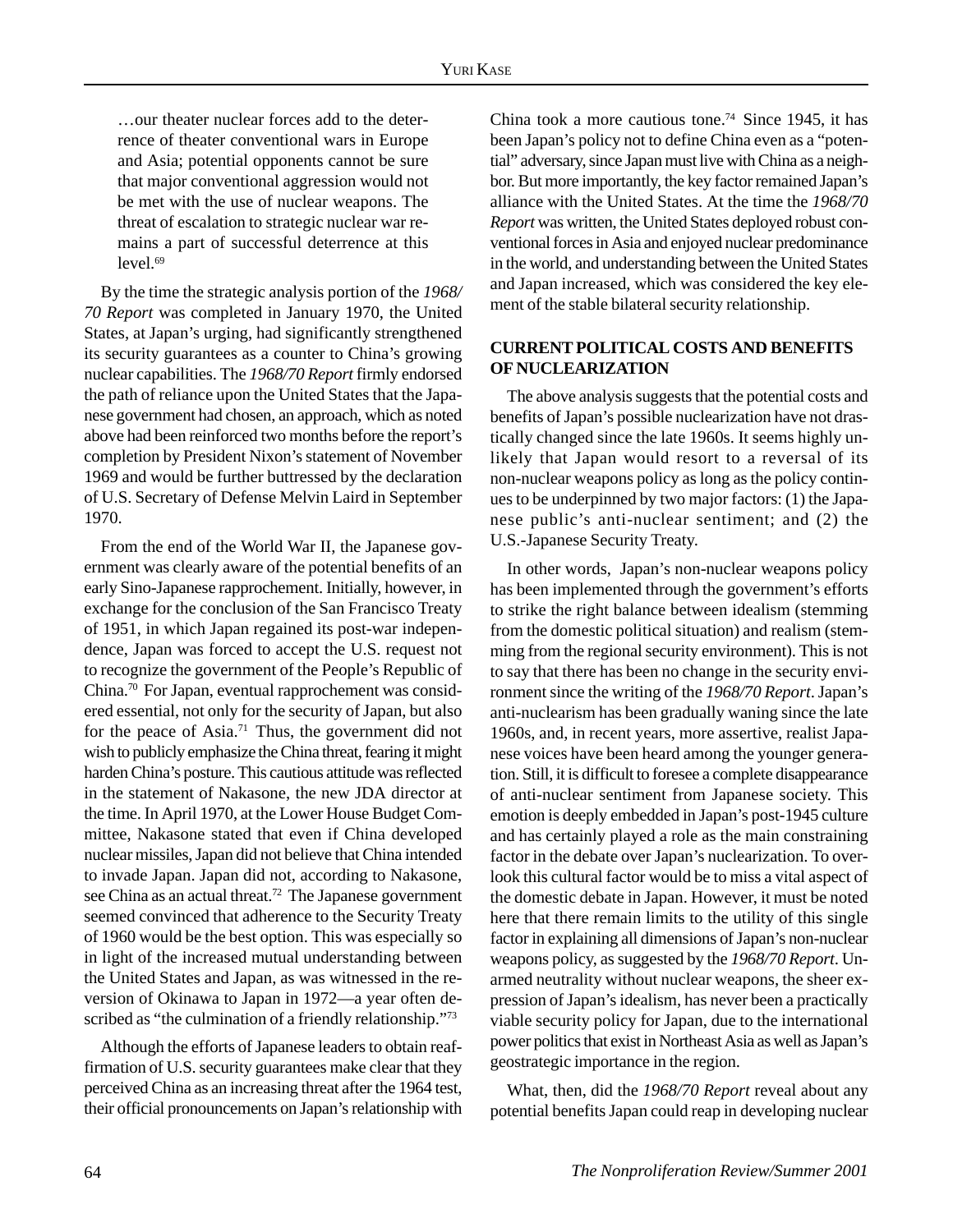weapons? The only perceived benefit of a nuclear Japan would be less dependence on the United States; Japan would not have to be the "little brother" any longer. This issue of national pride was expressed not only in the *1968/ 70 Report*, but also by the then recently retired Minister of Trade and Industry, Kiichi Miyazawa (who later became prime minister), during an interview in December 1971, in the aftermath of President Nixon's unilateral overtures to China:

Recent events have been influenced by distinctions between "first-rate" and "second-rate" nations, using nuclear capabilities and atomic stockpiles as yard-sticks.…There is already a body of opinion in Japan which feels that dependence on the U.S. nuclear umbrella is basically incompatible with our national sovereignty. When the coming generations assume a greater role in the society, they may want to choose the lesser of the two evils and opt to build their own umbrella instead of renting their neighbor's, if only to satisfy their desire to be their own masters. This may become likelier as time passes and memories of Hiroshima and Nagasaki recede.75

While national pride is regarded as the only benefit of Japan's nuclearization by some Japanese,<sup>76</sup> the costs of Japan's nuclearization—economically, militarily, and above all, politically—have overridden these considerations, as has been acknowledged by successive governments. As suggested by the *1968/70 Report*, for the foreseeable future, the acquisition of nuclear weapons would be detrimental to Japan's national interests.

In addition to Japan's domestic political costs mentioned earlier, international costs must be taken into consideration. First, Japan's nuclearization would likely trigger a severe regional arms race, resulting in the deterioration of the stable international environment Japan deems essential for its position as a trading state without indigenous natural resources.77 Securing a stable international environment, therefore, has been considered a crucial security policy priority for Japan.78 A nuclear Japan would be perceived as a serious security threat by various states in the Asia-Pacific region, where there are already numerous sources for a potential arms race. Regional territorial disputes include the Spratley Islands, Takeshima Island (between South Korea and Japan), the Senkaku Islands (between China and Japan), and the four northern islands off Hokkaido (between Russia and Japan). Also, the situation on the Korean Peninsula remains tense, though some improvement in the last two years has occurred. Unlike Europe, there is no multilateral security scheme in the Asia Pacific where these issues can be aired. Some efforts to create confidence-building measures in the region, such as the creation of the Association of Southeast Asian Nations Regional Forum in 1993, are still in their formative stages as far as security functions are concerned.

Second, and more fundamentally, there is little doubt that a nuclear Japan would severely harm the U.S.-Japanese relationship, as emphasized by the *1968/70 Report*. 79 The importance of this bilateral relationship, not only for Japan's security but also for the security of the entire region, cannot be overemphasized. The role of the U.S.- Japanese security alliance has been a mixture of defending Japan as well as containing Japan's resurgence as a great military power, to put a "cap on the bottle" so to speak.<sup>80</sup> In the face of increasing military assertiveness by China in the latter half of the 1990s, U.S. engagement in the region has become even more significant. On one hand, it serves as an alliance against uncertainty (i.e., to deter unexpected chaos in Asia); on the other, it serves to promote regional cooperation. This dual role of U.S. ED—to both protect and to contain Japan—has been critical since the inception of the treaty between the two states. This is why, as emphasized by the *1968/70 Report*, the maintenance of a stable U.S.-Japanese relationship is so important. If the U.S. security commitment was seen to be declining drastically, especially if there was a parallel deterioration in the regional security environment, the pressures on Japan to reconsider nuclearization as an instrument of ensuring national security would likely increase. The importance of the U.S.-Japanese security relationship with regard to Japan's non-nuclear policy cannot be overemphasized. So far, this relationship has indeed allowed Japan to reject nuclearization; at the same time, the idealist crusade for the abolition of the U.S.-Japanese Security Treaty, "*makikomare ron,*" has not been successful.

As a final note, it should be mentioned that the concept of extended deterrence, as applied to Japan, is often misunderstood both abroad and in Japan, as suggested by the *1968/70 Report*. Domestically, those who argue against the U.S. nuclear umbrella typically do not completely comprehend the concept. An effective nuclear deterrent greatly depends on the uncertainty in the mind of the potential aggressor (the deteree) regarding the consequences of aggression. Therefore, to argue whether Japan, protected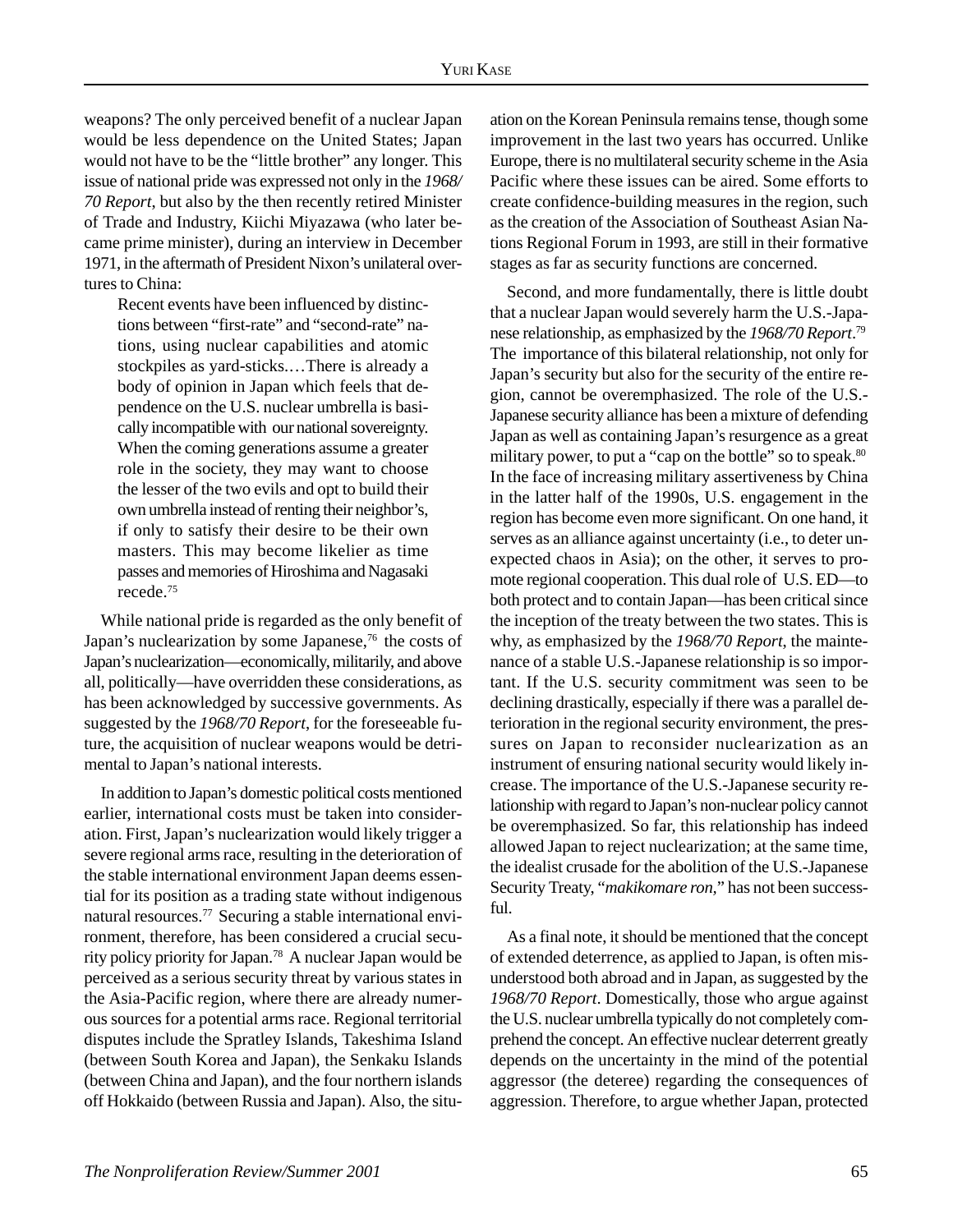under the U.S. nuclear umbrella, desires the umbrella or not is irrelevant, as emphasized by the *1968/70 Report*.

Two distinct arguments against U.S. ED exist within Japan. The nationalists claim that the U.S. nuclear umbrella does not fully guarantee the security of Japan and that, therefore, Japan must develop its own nuclear forces. The idealists, on the other hand, place emphasis on the immorality of nuclear weapons *per se* from the victim perspective and oppose U.S. ED in that light. $81$  However, due to Japan's geostrategic importance, it naturally played a significant role as a base for U.S. global strategy during the Cold War. It was not Japan that decided the status of the U.S. nuclear umbrella over its territory, but rather the United States itself. As emphasized by the *1968/70 Report*, it was ultimately the United States which would make any decision regarding the use of nuclear weapons to protect Japan.

Underlying these misunderstandings about extended deterrence is an interesting cultural factor: the lack of opportunity in Japan to learn about nuclear issues, due to Japan's traditional anti-nuclearism. Until the early 1990s, Japan was the only developed state where there were few courses on military strategy taught at higher educational institutions. Therefore, it has been difficult for the Japanese—both public and policymakers alike—to grasp a basic knowledge of nuclear weapons and nuclear strategy, which is commonly shared in other developed states.<sup>82</sup> The memory of 1945 has created a culture of anti-nuclearism in Japan that continues to have enduring significance for discussions related to nuclear issues.

and Plans for Ballistic Missile Defense," sponsored by the Istituto Diplomatico, Mario Toscano, Rome, Italy, January 2001. For a comprehensive analysis of Japan's plutonium program, see, for example: E. Skolnikoff, T. Suzuki, and K. Oye, *International Responses to Japanese Plutonium Programs*, Working Paper, Center for International Studies, MIT, CIS Archive No. 2614 C/95-5 (Cambridge, MA.: MIT Press, 1995).

<sup>6</sup> Various academics and industry representatives in Japan have taken different sides in this debate over a nuclear-armed Japan. See for example, Matake Kamiya, "Kaigai ni okeru Kaku Buso ron," *Kokusai Mondai*, No. 426 (September 1995), pp. 59-73; and Tetsuya Endo, "Answering the Nuclear-Armament Arguments," *Plutonium* 31 (Autumn 2000), pp. 15-18.

<sup>7</sup>*Asahi Shimbun*, November 13, 1994. For other works that refer to this article, see Michael J. Green and Katsuhisa Furukawa, "New Ambitions, Old Obstacles: Japan and Its Search for an Arms Control Strategy," *Arms Control Today* 30 (July/ August 2000), footnote 3, <http://www.armscontrol.org/ACT/ julaug00/japanjulaug.html>; Morton H. Halperin, "The Nuclear Dimension of the US-Japan Alliance," The Nautilus Institute, California, July 9, 1999, p. 15, footnote 22, <http://www.nautilus.org/nukepolicy/Halperin/index.html>; and Thomas U. Berger, "Alliance Politics and Japan's Postwar Culture of Antimilitarism," in *The US-Japan Alliance: Past, Present and Future* (Washington, D.C.: The Council on Foreign Relations, 1999), p. 197.

8 Berger, "Alliance Politics," p. 197.

9 Original author of the *1968/70 Report* (name withheld by request), interview by author, Tokyo, Japan, January 1996 and January 1998.

10 Some MOFA officials deny any influence of the *1968/70 Report* upon Japan's actual security policymaking, as MOFA is the governmental agency responsible for such types of policy. Former officials of MOFA (names withheld by request), interviews by author, Tokyo, Japan, December 1997 to January 1998. <sup>11</sup> Former official of MOFA (name withheld by request), interview by author, Tokyo, Japan, December 1997.

12 A copy of the *1968/70 Report* was given to the author by an original author of the *1968/70 Report*. Interview by author, Tokyo, Japan, January 1996.

13 Original author of the *1968/70 Report* (name withheld by request), interview by author, Tokyo, Japan, January 1996.

<sup>14</sup> For example, U.S. documents obtained under the U.S. Freedom of Information Act revealed that despite Japan's Three Non-Nuclear Weapons Principles, a nuclear-armed U.S. warship was based in Japan for a number of years. See Hans M. Kristensen, "Japan Under the US Nuclear Umbrella," July 21, 1999, The Nautilus Institute, California, <http://www.nautilus.org/nukepolicy/ Nuclear-Umbrella/index.html>. Obtaining similar evidence for research is almost impossible from the Japanese side, due to the lack of written documents. 15 "Hikaku Power: Haibokushugi Tsuranuki Ginen Harae" ("Non-Nuclear Power: Sustain 'Defeatism' and Expel Skepticism of Other Countries"), *Asahi Shimbun*, August 4, 1999, cited in Michael Green and Furukawa, "New Ambitions, Old Obstacles," footnote 4.

<sup>17</sup> After Japan signed the NPT in 1970, it took six years for Japan to ratify the treaty. This was mainly because the NPT involved a number of issues of great significance to Japan, and it was not easy for the centrist Japanese government to secure the national consensus for participation in the NPT, because of its far-reaching consequences. The main reason for the delay was that the NPT directly affected central areas of Japan's industrial and security policies. All three key players in the Japanese political system—the political elite, bureaucrats, and the business-industrial community—were reluctant to let Japan become tied to the restrictions imposed under the treaty for 25 years, without having a clear picture of its implications. The problem caused by the prospect of Japan's participation in the NPT were related to the following three issues: (1) nuclear disarmament; (2) the national security of non-nuclear weapons states; and (3) the equality factor among the members of the NPT with regard to the application of the safeguard inspections by the IAEA for the civil use of nuclear energy. For a detailed analysis of these factors, see: Eiichi Sato and Shuzo Kimura, *Kakubo Jyoyaku* (Tokyo: Nihon Kokusai Mondai Kenkyujo), pp. 111-170.

<sup>&</sup>lt;sup>1</sup>The author would like to thank Professor Tsuneo Akaha, Dr. John Glenn, Mr. Brad Hammitt, Dr. Clay Moltz, Dr. Phil Saunders, Professor Masaaki Sugishima, and an anonymous external reviewer for their very helpful comments and /or technical assistance.

<sup>2</sup> In this article, "nuclearization" refers to Japan developing and/or acquiring nuclear weapons, rather than its nuclear power program (Japan depends upon nuclear energy for about 30 percent of total energy consumption).

<sup>3</sup> Peter Hayes, *Japan's Plutonium Overhang and Regional Insecurity,* Working Paper No. 136 (Canberra: Australian National University Peace Research Centre, 1993), pp. 12-16.

<sup>4</sup> Kenneth Waltz's 1993 article in *International Security* is a typical example of this kind of argument. See: Kenneth Waltz, "The Emerging Structure of International Politics," *International Security* 18 (Fall 1993), pp. 44-79.

<sup>5</sup> Japan's plutonium recycling program became a focus of suspicion due to the growing plutonium surplus. According to one estimation at the end of 1998, the plutonium inventory in Japan included about 30 tons, of which 25 are reportedly now stored in the United Kingdom and France, as a result of a commercial reprocessing contract. See: Tatsujiro Suzuki, "A Proposal for Tripartite Nuclear Weapons Free Zone in Korea and Japan: Possible Alternative for TMD?" paper delivered to the International Forum on "The Missile Threat

<sup>16</sup> Professor Hidetake Kakibana (one of the four authors of the *1968/70 Report*), interview with the *Asahi Shimbun*, November 13, 1994.

<sup>&</sup>lt;sup>18</sup> The Okinawa islands, at the southern tip of Japan in the Pacific Ocean, remained under U.S. jurisdiction even after a peace treaty was signed between the two states in 1951. The Japanese government accepted the presence of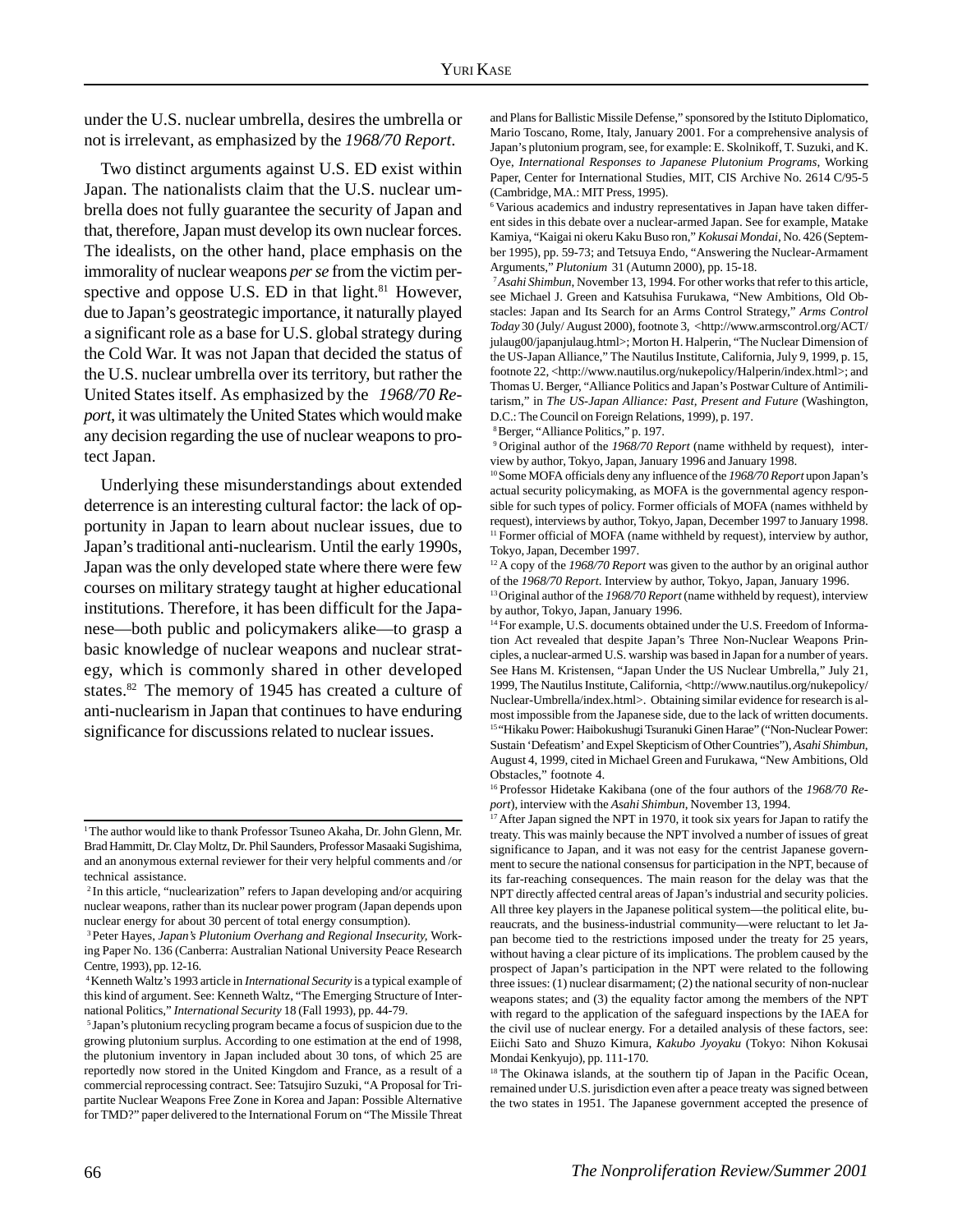U.S. bases in Okinawa after the territory reverted to Japanese control in 1972, yet demanded that the bases be subject to the restrictions applied under the 1960 Treaty of Mutual Cooperation and Security between the United States and Japan. Additionally, Japan applied a ban on the presence of U.S. nuclear weapons on Japanese territory, in accordance with the Three Non-Nuclear Principles.

<sup>19</sup> The Three Non-Nuclear Principles were not the result of a detailed deliberation in the Japanese domestic sphere, nor of consultations between the United States and Japan. In answering the questions asked by a member of the Socialist Party regarding the presence of nuclear weapons in Okinawa after its reversion to Japan at the National Diet in December 1967, the Japanese prime minister announced the principles.

<sup>20</sup> For an analysis on the different political groups and their views regarding Japan's national security, see Thomas U. Berger, "From Sword to Chrysanthemum," *International Security* 17 (Spring 1993), pp. 119-150.

21 Ikutaro Shimizu, *Nippon yo Kokka tare:Kaku no Sentaku* (Tokyo: Bungei Shunju, 1980). More recently in October 1999, the then vice minister of the Japan Defense Agency (JDA), Shingo Nishimura, was forced to resign after making a comment favoring Japan's development of nuclear weapons.

22 Sun-Ki Chai, "Entrenching the Yoshida Defense Doctrine: Three Techniques for Institutionalisation," *International Organization* 51 (Summer 1997), pp. 389-412. Article 9 of the Japanese Constitution is often seen as the major constraint on any possibility of Japan acquiring or developing nuclear weapons, yet there is no explicit provision against nuclear weapons possession. Article 9 reads, "[a]spiring sincerely to an international peace based upon justice and order, the Japanese people forever renounce war as a sovereign right of the nation and the threat or the use of force as means of settling international disputes. In order to accomplish the aim of the preceding paragraph, land, sea, and air forces, as well as other war potential, will never be maintained. The right of belligerency of the state will not be recognized."

<sup>23</sup> The role of U.S. ED towards Japan today, as described in the 2nd National Defense Program Outline (1995), remains the same as the first version written in 1978, which states that Japan relies upon the U.S. nuclear deterrent against the threat of nuclear weapons. See <http://www.jda.go.jp>. See also the Japanese Defense Agency (JDA), *Defense of Japan 1996*, Japanese White Paper (English version), p. 279.

<sup>24</sup> The majority of Japanese scholars writing about nuclear weapons belong to this category. The opinion magazines, such as *Sekai* and *Gunshuku Mondai*, regularly feature anti-nuclear articles.

<sup>25</sup>*Yomiuri Shimbun*, June 5, 1969. 2,311 Japanese adults (20-years old or older) were surveyed at random.

<sup>26</sup>*Memorandum for the Member of the Committee of Principals*, p.C3; quoted in Motoya Kitamura, "Japan's Plutonium Program," *The Nonproliferation Review* 3 (Winter 1996), p. 13. According to the Japanese *Daily Yomiuri*, one de-classified U.S. government document from 1996 shows that Prime Minister Sato and U.S. President Nixon met privately in a closed-door meeting during negotiations on the reversion of Okinawa back to Japan on November 21, 1969, to sign a clandestine agreement requiring the Japanese government to comply with U.S. requests to move nuclear weapons onto Okinawa with "prior consultation." See *Daily Yomiuri*, December 28, 1996.

27 Kei Wakaizumi, *Tasaku Nakarishiwo Shimzemuto Hossu* (Tokyo: Bungei Shunju, 1994), pp. 140-141.

28 The Three Non-Nuclear Principles is one of the few post-1945 Japanese security policies where there is a clear consensus among the different political camps and a diverse cross section of the public. Even the center-right Prime Minister Nakasone in the 1980s, who once refused to recognize the Three Non-Nuclear Principles as *kokuze* (the irrevocable national policy) and merely referred to it as "an important policy" of the government, later gave in to the symbolic power it wielded, not only with the opposition political parties but also the Japanese public at large. The negative reaction to Prime Minister Nakasone's statement, which came from the mass media and the Japanese public, forced him to publicly correct his views and apologize for his "lack of understanding." See *Asahi Shimbun*, February 22, 1983.

29 According to the founder of the Four Nuclear Policies, Kei Wakaizumi, who was Prime Minister Sato's political advisor, soon after the declaration of the Three Non-Nuclear Principles in December 1967, Sato realized the significant security implications they posed. Hence, by formulating the Four Nuclear Policies, he tried to emphasize that the Three Non-Nuclear Principles could only be maintained along with the other policies. Waikaizumi (1994), pp. 140- 141.

<sup>30</sup>*The Yomiuri Shimbun*, March 16, 1968.

<sup>31</sup> Former officials of MOFA (names withheld by request), interview with the author, Tokyo, Japan, December 1997 to January 1998.

<sup>32</sup> The whole problem of Japan's relations with China was analyzed in detail in Shigeharu Matsumoto, "Japan and China: Domestic and Foreign Influences on Japan's Policy," in A.M. Halpern, ed., *Policies Toward China: Views from Six Continents* (London: McGraw-Hill, 1965). See also Michio Royama, "The Asian Balance of Power: A Japanese View," *Adelphi Paper* No. 42 (November 1967), pp. 6-7.

33 Atsuhiko Yatabe, *Kakuheiki Fukakusan Jyoyaku ron* (Tokyo: Yushindo, 1971), pp. 179-86.

34 Lawrence Freedman, *The Evolution of Nuclear Strategy* (London: Macmillan, 1989), pp. 273-282.

<sup>35</sup> Yonosuke Nagai points out that Chinese leaders' statements about a "paper tiger" were part of a well-calculated strategy to deny the credibility of U.S. or Soviet nuclear blackmail. See: Nagai, *Heiwa no Daisho* (24th edition) (Tokyo: Chuo Koron sha, 1994), p. 50. For a general assessment regarding the assumption of the "rationality" of political leaders, see for example Barry Buzan, *An Introduction to Strategic Studies* (London: Macmillan, 1987), pp. 204-209.

36 See, for example, Tatsumi Okabe, "Hatashite Chugoku no Kyoi wa aruka?" *Ushio* (Spring 1968), pp. 15-21.

<sup>37</sup>*1968/70 Report*, Part 2, p. 13.

<sup>38</sup> The Soviet cancellation of supplying a sample atomic bomb to China in 1959 is often regarded as the beginning of the Sino-Soviet confrontation. This confrontation led China to develop its "self-reliance" security policy. See for example, Alvin Goldstein, "Understanding Nuclear Proliferation: Theoretical Explanation and China's National Experience," *Security Studies* 2 (Spring/ Summer 1993), pp. 213-255. If Gorbachev's visit to Beijing in May 1989 is considered as the end of the confrontation, the Sino-Soviet political confrontation lasted for 30 years, which was longer than the U.S.-China confrontation (1949-1972).

<sup>39</sup>*1968/70 Report*, Part 2, p. 13.

40 Ibid., pp. 13-14.

41 Ibid., pp. 20-25.

42 Shintaro Ishihara, "Hikaku no Shinwa wa Kieta," *Shokun* (October 1970), pp. 22-40.

43 Okabe, "Hatashite Chugoku," p. 18.

44 Terumasa Nakanishi, "U.S. Nuclear Policy and Japan," *The Washington Quarterly* (Winter 1987), p. 81

45 Boei Gakkai, ed., *Kokubo Yogo Jiten* (Tokyo: Asagumo Shimbun, 1980), p. 239. Similarly, Scott Sagan pointed out three major requirements for a stable nuclear deterrence: (1) no possibility of preventive war; (2) secure secondstrike capability; and (3) no possibility of unauthorized use of nuclear weapons. See Scott Sagan, "The Perils of Proliferation: Organization Theory, Deterrence Theory, and the Spread of Nuclear Weapons," *International Security* 18 (Spring 1994), p. 69.

<sup>46</sup>*1968/70 Report*, Part 2, p. 14.

47 Ibid., p. 14.

48 Buzan, *Introduction to Strategic Studies*, pp. 167-172.

49 This "black-boxing" is one of the main elements of neo-realism as developed by Kenneth Waltz. See for example, Kenneth Waltz, "The Spread of Nuclear Weapons: More May Be Better," *Adelphi Paper* No. 171 (London: IISS, 1981); Scott Sagan and Kenneth Waltz, *The Spread of Nuclear Weapons: A Debate* (New York: W.W. Norton and Company, 1995).

<sup>50</sup>*1968/70 Report*, Part 2, pp. 20-25.

51 Ibid., pp. 23-24. See also Hisahiko Okazaki, *Senryakuteki Shiko towa Nanika?* 18th edition (Tokyo: Chuko Shinsho, 1995), p. 208.

<sup>52</sup>*1968/70 Report*, Part 2, pp. 23-4.

57 John Welfield, *Japan and Nuclear China*, Canberra Papers on Strategy and Defense No. 9 (Canberra: Australian National University Press, 1970), p. 3.

<sup>53</sup> Ibid., pp. 24-5.

<sup>54</sup> Ibid., p. 27.

<sup>55</sup> Ibid., p. 18.

<sup>56</sup> Yatabe, *Kakuheiki Fukakusan Jyoyaku ron*, p. 189.